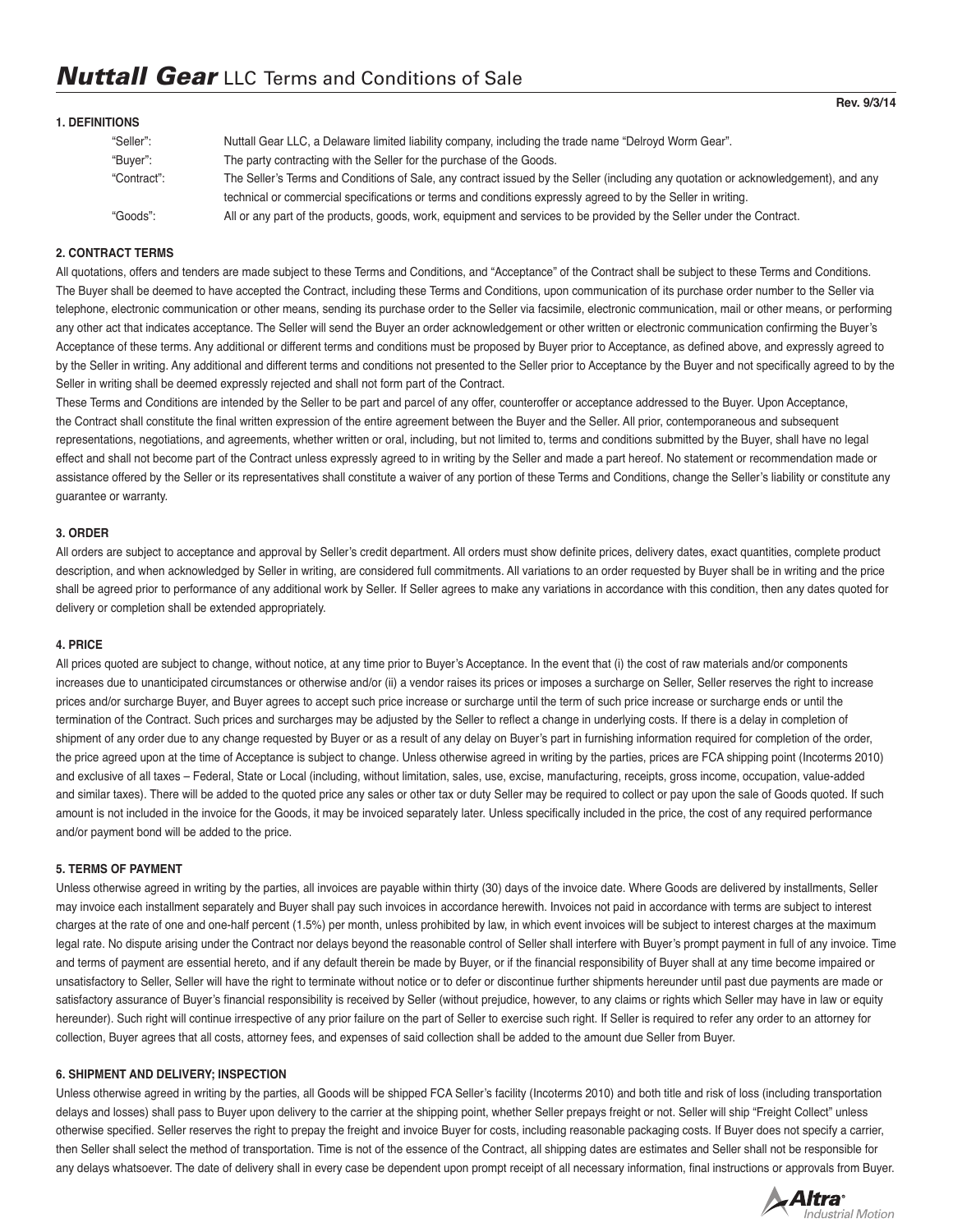Seller will endeavor to comply with reasonable requests of Buyer to postpone delivery, but shall be under no obligation to do so. Where delivery is postponed other than due to default of Seller, or in the case of Buyer's refusal or inability to accept any shipment in accordance with the terms of any order. Buyer shall be liable for freight, express, storage, extra cost of handling and all other applicable expenses incurred by Seller as a result of such postponement, refusal or inability. All Goods which have been altered or damaged are not returnable except with Seller's prior written consent. To reject Goods on inspection as defective, Buyer must notify Seller in writing within ten (10) days from receipt of the Goods. Before allowing or rejecting a claim, Seller shall then have the option of reinspection at Buyer's facility or at its own. Defects that do not impair service shall not be a cause for rejection. Seller shall have the right to replace within a reasonable time any Goods which in Seller's opinion do not conform to the order. No claim will be allowed for any Goods damaged by Buyer or damaged in transit. Expenses incurred in connection with claims for which Seller is not liable, will be charged to Buyer. Seller will not be responsible for any work done to correct errors unless such work is authorized by the written consent of Seller.

## **7. TOOLING**

Any equipment (including all jigs, dies and tools) which Seller constructs or requires for use in the production of materials for Buyer shall be and remain Seller's property and in Seller's possession and control, and any charges therefor shall be for the use of such equipment. Seller will use commercially reasonable efforts to handle and store carefully while in its possession any materials or equipment owned or furnished by Buyer, but Seller shall not be liable for damage or loss thereof. When for three (3) consecutive years no orders have been received requiring the use of any equipment or materials referred to in this paragraph, Seller may dispose thereof as it sees fit, without liability to Buyer, provided written notice is submitted thirty (30) days in advance. Tooling required for the manufacture of custom designs may be quoted separately as a one-time charge to Buyer. Charges will be invoiced upon completion of manufacturer of the tooling.

## **8. LIMITED WARRANTY; LIMITATION OF LIABILITY**

The Seller warrants that the Goods will be free from defects in material and workmanship for a period of twelve (12) months from delivery, or such other period as shall be agreed upon in writing by the parties. Seller's limited warranty excludes remedy for damage or defect caused by abuse; failure to resist corrosion or erosion from any corrosive agent or fluid, or due to deposits of foreign material from any fluid; modifications not executed by Seller; improper installation or operation; defects or failures arising out of, in any way related to, or as a result, either direct or indirect, of the Buyer's failure to properly advise the Seller of all normal and special operating conditions, known to or suspected by the Buyer, when the Seller is manufacturing the Product for a specific operation; or normal wear and tear under normal usage. All weights stated in Seller's catalog and lists are approximate and are excluded from this warranty. EXCEPT AS EXPRESSLY SET FORTH IN THIS PARAGRAPH, THE SELLER MAKES NO OTHER WARRANTY WITH RESPECT TO THE GOODS DELIVERED HEREUNDER AND EXPRESSLY DISCLAIMS ALL OTHER WARRANTIES, EXPRESS OR IMPLIED, INCLUDING WARRANTIES OF MERCHANTABILITY AND OF FITNESS FOR A PARTICULAR PURPOSE, ARISING BY OPERATION OF LAW OR OTHERWISE.

Seller must be notified in writing of any defect in the Goods within a reasonable period of time after discovery (not to exceed thirty (30) days) and the defective Goods must be delivered within the warranty period specified above, prepaid, to Seller's factory, with evidence that the Goods have been properly installed, maintained and operated in accordance with Seller's instructions. If the Seller determines that any such returned Goods are not in conformity with the warranty set forth herein, then Seller shall, at its sole option and expense, either repair the same or supply replacement Goods.

The remedies of Buyer set forth herein are exclusive, and the total liability of Seller hereunder, whether based on contract, warranty, negligence, indemnity, strict liability or otherwise, and shall not exceed the purchase price of the Goods giving rise to any such claim for liability. IN NO EVENT SHALL SELLER OR ITS SUPPLIERS BE LIABLE TO BUYER, ANY SUCCESSORS IN INTEREST, OR ANY BENEFICIARY OF THIS CONTRACT FOR CONSEQUENTIAL, INDIRECT, INCIDENTAL, OR SPECIAL DAMAGES OR LOSSES, OR FOR ANY SECONDARY CHARGES OR ADMINISTRATIVE OR PUNITIVE DAMAGES, FINES, PENALTIES, FEES, EXPENSES AND OTHER CHARGES, ARISING OUT OF THE CONTRACT OR ANY BREACH THEREOF, WHETHER BASED UPON LOSS OF USE, LOSS OF PRODUCTION, LOST PROFITS OR REVENUE, INTEREST, LOST GOODWILL, WORK STOPPAGE, IMPAIRMENT OF OTHER GOODS, LOSS BY REASON OF SHUTDOWN OR NON-OPERATION, INCREASED EXPENSES OF OPERATION OR CLAIMS OF CUSTOMERS OF BUYER FOR SERVICE INTERRUPTION, OR ANY OTHER TYPE OF ECONOMIC LOSS OR DAMAGE, WHETHER OR NOT SUCH LOSS OR DAMAGE IS BASED ON CONTRACT, WARRANTY, NEGLIGENCE, INDEMNITY, STRICT LIABILITY OR OTHERWISE.

# **9. THIRD PARTY RIGHTS**

Buyer shall bind subsequent buyers or lessees of the Goods to the terms of the Contract such that said third parties shall have no further rights against Seller than does Buyer. Buyer agrees to notify said third parties of this provision and to make this a condition of any contract concerning the Goods. In the event Seller is subject to any claims, losses, damages or expenses (including attorneys' fees) as a result of Buyer's failure to comply with this paragraph, Buyer shall indemnify and hold harmless Seller from all such claims, losses, damages or expenses (including attorneys' fees).

### **10. PROPRIETARY INFORMATION; CONFIDENTIALITY**

All drawings, models, documents, confidential records, software and other information supplied by Seller are supplied on the express understanding that all copyright and design rights are reserved to Seller and that Buyer will not, without the written consent of Seller, either give away, loan, exhibit, or sell such drawings, models, documents, confidential records, computer software or other information or extracts therefrom or copies thereof or use them in any way except in connection with the Goods in respect of which they are issued.

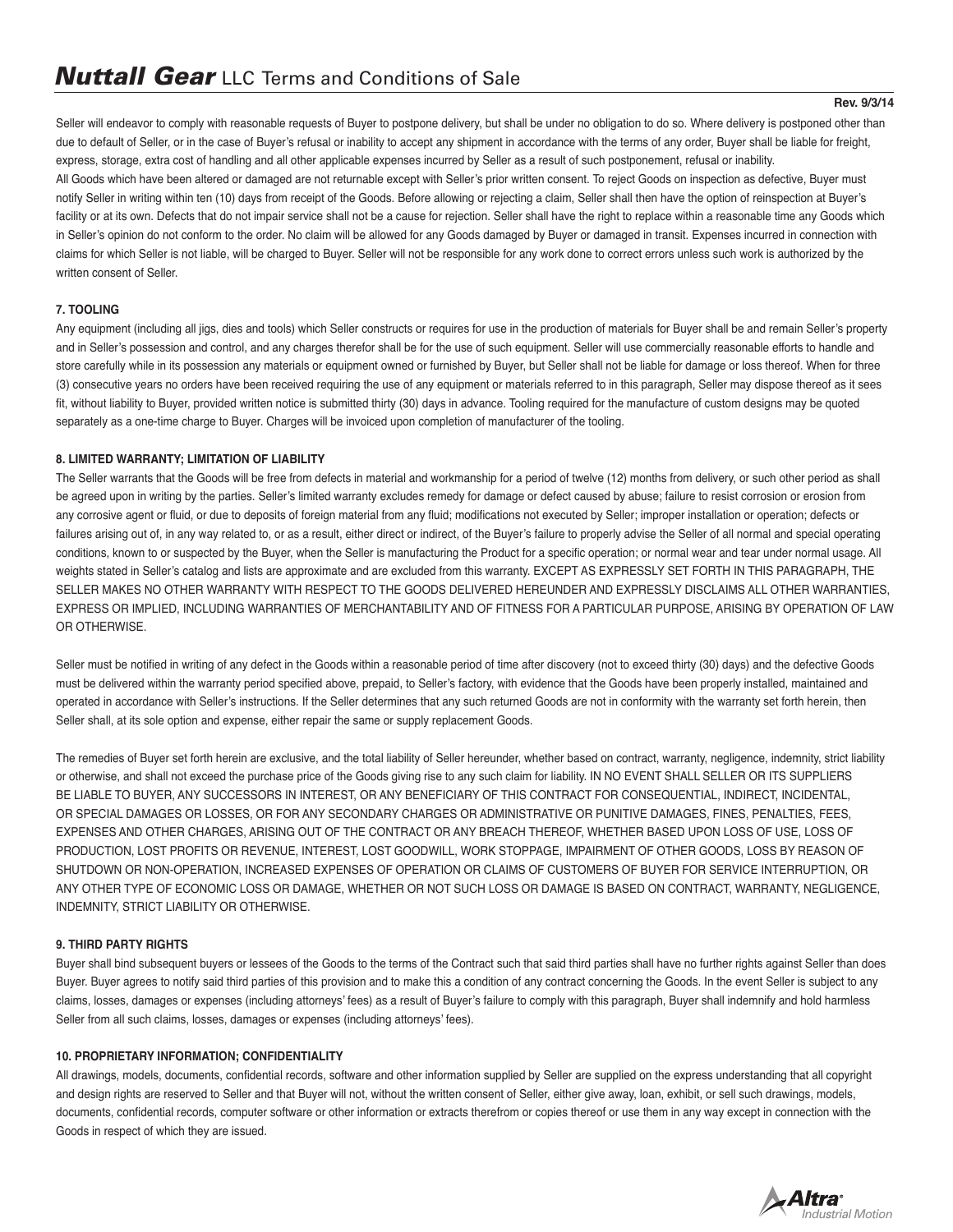#### **Rev. 9/3/14**

Buyer shall consider all information furnished by Seller, which was not previously publicly disclosed by Seller, to be confidential and shall not copy nor disclose any such information to any other person, nor use any such information for commercial purposes, nor make copies of such information without written permission from Seller. Buyer shall not disclose any information relating to any order without Seller's written permission. Unless otherwise agreed in writing by the parties, no commercial, financial or technical information disclosed in any manner or at any time by Buyer to Seller shall be deemed secret or confidential and Buyer shall have no rights against Seller with respect thereto.

## **11. STATUTE OF LIMITATIONS**

Pursuant to Section 2-725(1) of the Uniform Commercial Code, Buyer and Seller agree that the statute of limitations is limited to eighteen (18) months from the time a breach occurs.

## **12. MANUALS AND WARNINGS**

Seller's instruction manuals and warnings are available upon request. Buyer acknowledges and accepts complete responsibility for ensuring that such manuals and warnings, and all future updates, are made available to and utilized by all users of the Goods; and that said individuals are properly trained to safely and competently operate the Goods. Buyer further accepts complete responsibility to make such instruction manuals and warnings available to all subsequent purchasers of the Goods. Buyer agrees to indemnify and hold harmless Seller from any and all claims, losses, damages or expenses (including attorneys' fees) arising from or in any way connected with Buyer's responsibility hereunder.

## **13. TERMINATION/CANCELLATION**

Cancellation of orders once placed with or accepted by Seller can be made only with Seller's consent. Should Buyer, due to good cause, desire to affect the cancellation of an accepted order, Seller will accept such cancellation on the following basis:

- (a) For all made-to-order Goods: Buyer shall pay the purchase price in full for all items completed and ready for delivery; Buyer shall pay a percentage of the purchase price on such items as shall not be completed, equivalent to the percentage of completion; and Buyer shall pay in full the cost of all raw materials, consumable materials, manufacturing dies, tools, patterns and fixtures acquired exclusively for the order, and will take ownership and possession of all such items and will be responsible for labor or other documenting expenses incurred in connection therewith.
- (b) For all made-to-stock Goods: Buyer shall pay (i) all costs and expenses of placing the cancelled Goods in a saleable condition (restocking charge), (ii) any outgoing and incoming freight charges incurred by Seller in connection with the delivery and return of such Goods, if applicable, and (iii) all reasonable and necessary expenses incurred by Seller directly incident to the order up to the date of cancellation.

Invoices covering said costs shall be due and payable immediately upon Seller's acceptance of cancellation. A stop work order will be deemed a cancellation and the provisions of this paragraph shall apply. If Buyer purchases Goods pursuant to an order for use in a contract with the U.S. Government and the U.S. Government terminates Buyer's prime contract or a portion thereof for convenience, Buyer shall have the right to terminate only that portion of its contract with Seller which has been terminated by the U.S. Government in its prime contract. In such case, Buyer shall be responsible for those costs set forth above.

### **14. FORCE MAJEURE**

Seller shall not be liable for failure to deliver or delays in delivery or manufacture occasioned by causes beyond the reasonable control of Seller including, but not limited to, strikes, labor slowdowns, lockouts, fires, floods, riots, thefts, accidents, embargoes, import or export limitations, war or other outbreak of hostilities, terrorist activity, sabotage, riot, insurrection, civil disobedience or disturbance, acts of God, acts of the public enemy, unusually severe weather, inability to obtain shipping space. machinery breakdowns, delay of carriers, interruptions or failures of transportation, utilities, computers or communications, delay in obtaining or inability to obtain sufficient labor, materials, supplies or services, and any action by or law or regulation of any government, quasi-governmental or supranational body or agency. In the event of any such delay, (1) the time for performance shall be reasonably extended, (2) Seller and Buyer shall take reasonable steps to reestablish the timetable set out in the Contract, and (3) an adjustment shall be made for additional costs to Seller. If the Force Majeure event results in Contract termination, Buyer shall reimburse Seller for the applicable costs set forth in Section 13 above.

### **15. GENERAL PROVISIONS**

Any term found to be illegal or unenforceable shall be severed and shall not, in any way, affect the validity of the Contract. Seller's failure to enforce any rights or remedies available in the event of the Buyer's default shall not constitute a waiver and shall not bar the enforcement of such rights should the default continue as in the event of future defaults. The Contract is entered into in the state and county where Seller (facility providing the Goods to Buyer) is located, and shall be construed in accordance with the laws of such state, without regard to the conflicts of law provisions of such state. It is expressly agreed that any legal action which is instituted as a result of a dispute arising out of the performance of the Contract shall be brought in the state or local court having jurisdiction in the court where Seller (facility providing the Goods to Buyer) is located, or in the Federal District Court which encompasses that county, and all parties consent to venue and personal jurisdiction in the courts thereof. Buyer shall not assign the Contract or any order, or any interest therein, or any rights hereunder, without the prior written consent of Seller. Seller shall be entitled to assign or sub-contract the whole or part of its obligations under the Contract.